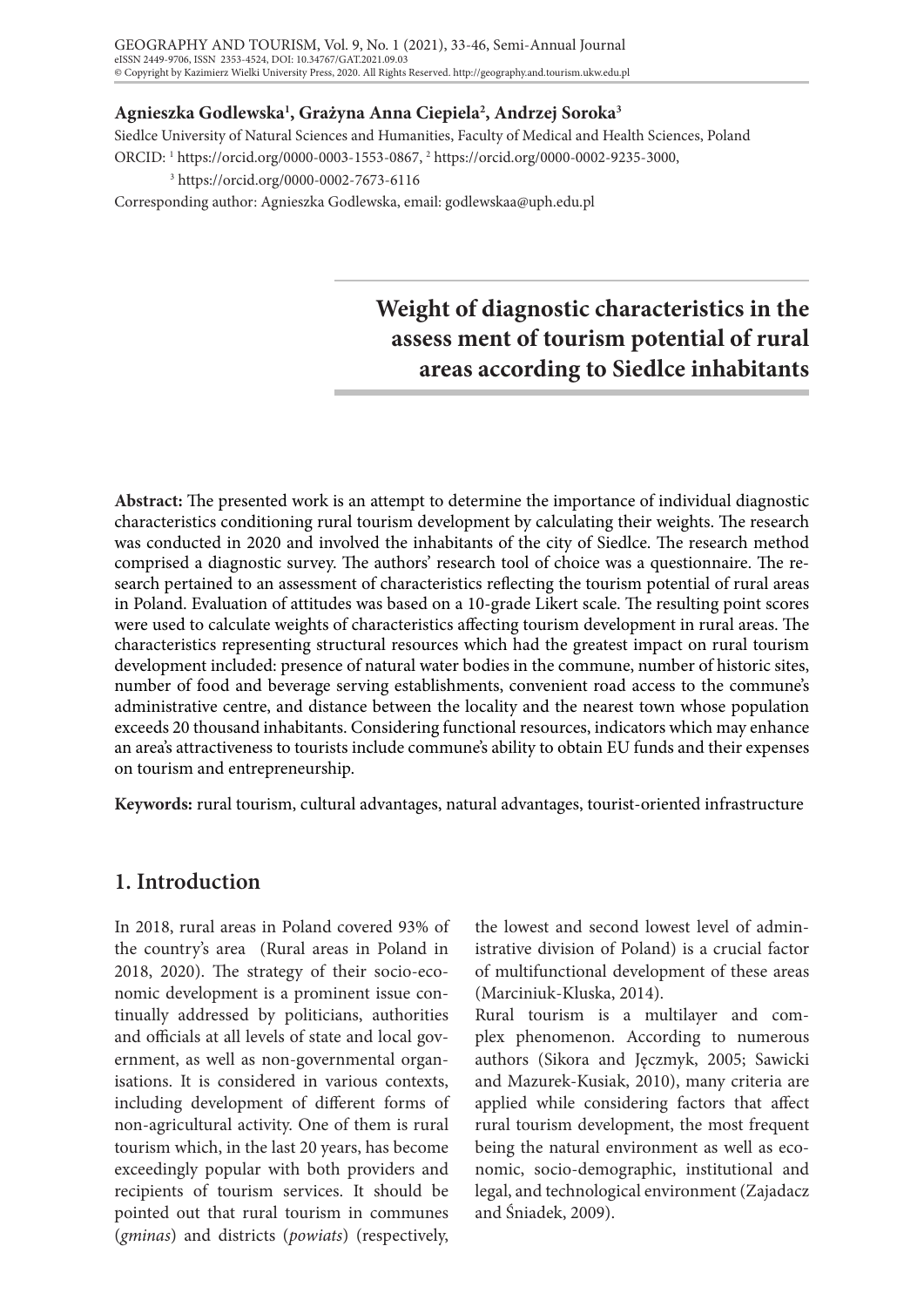It has become necessary to determine the tourism potential associated with tourism development, particularly in terms of competition on the tourism market. The assessment encompasses not only the very facilities or centres, but also tourism spaces, e.g., rural tourism areas (Zajadacz and Śniadek, 2009). The assessment of the tourism potential of these areas should include characteristics of tourism development conditions presented as relative indicators whose importance is described by means of weights calculated for them. There is a paucity of literature on the subject of values of such indicators. Thus, the presented work is an attempt to determine the importance of individual diagnostic characteristics conditioning rural tourism development by calculating their weights. The work relies on characteristics considered by Gołębski (2002) and Tucki (2009), which they took into account while assessing tourism potential of regions.

Structural resources were divided into four groups: tourist advantages (natural and cultural), development of tourist-oriented infrastructure, transportation-related accessibility, and rural character (rurality) of the area. Functional resources were split into economic and political conditions, and socio-demographic conditions. Structural resources were divided into 50 characteristics, of which 48 are stimulants in character, and the remaining two (distance from the airport, number of inhabitants per 1 ha of agricultural land) are destimulants. In turn, functional resources included 13 characteristics, of which three (Age dependency ratio, unemployment rate, population density) are destimulants.

Additionally, the work presents research into an assessment of characteristics conditioning tourism in rural areas in Poland according to respondent gender.

In order to achieve the aim of the study, a research hypothesis was formulated that the following characteristics representing the structural resources are the most important determinants of rural tourism development: water bodies located within the commune's area, number of historic building/sites, number of food and beverage service establishments, convenient road access to the administrative centre and distance from this locality to the nearest town whose population exceeds 20 thousand inhabitants. The characteristics representing functional resources that may enhance an area's tourist appeal include commune's ability to acquire EU funds, and their expenses on tourism and entrepreneurial endeavours of the inhabitants.

# **2. Area descriptions, methods and material studied**

Research was conducted in 2020 and involved inhabitants of Siedlce, the Mazowieckie Voivodeship. The research method comprised a diagnostic survey, and The authors used a questionnaire comprising seven elaborate questions (assessment of natural advantages, cultural advantages, development of tourist-oriented infrastructure, transportation-related accessibility as well as characteristics determining the commune's rural character, economic and political conditions as well as socio-demographic conditions affecting tourism development in the commune), which required an assessment of elements mentioned in the question. The enquiries were supplemented with a demographic question about the respondent's gender. Before filling in the survey, the respondents were apprised about the aim of the research. The research pertained to an assessment of characteristics

reflecting the tourism potential of rural areas in Poland and involved the direct interview technique.

Evaluation of attitudes was based on a 10-grade Likert scale. The methodological procedure allowed for calculation of experimental sample size, the confidence level being 0.95, fraction size 0.5 and the maximum error 0.05. The sample was divided based on respondents' gender. The entire population of Siedlce residents was 78.258 (Statistics Poland, 2021), and the sample size was 382 people. The randomly selected respondents were at least 15 years old, and the sample consisted of 202 women (52.87%) and 180 men (47.13%).

The resulting point scores were used to calculate weights of characteristics affecting tourism development in rural areas. The importance of individual characteristics for the overall assessment of tourism potential varies,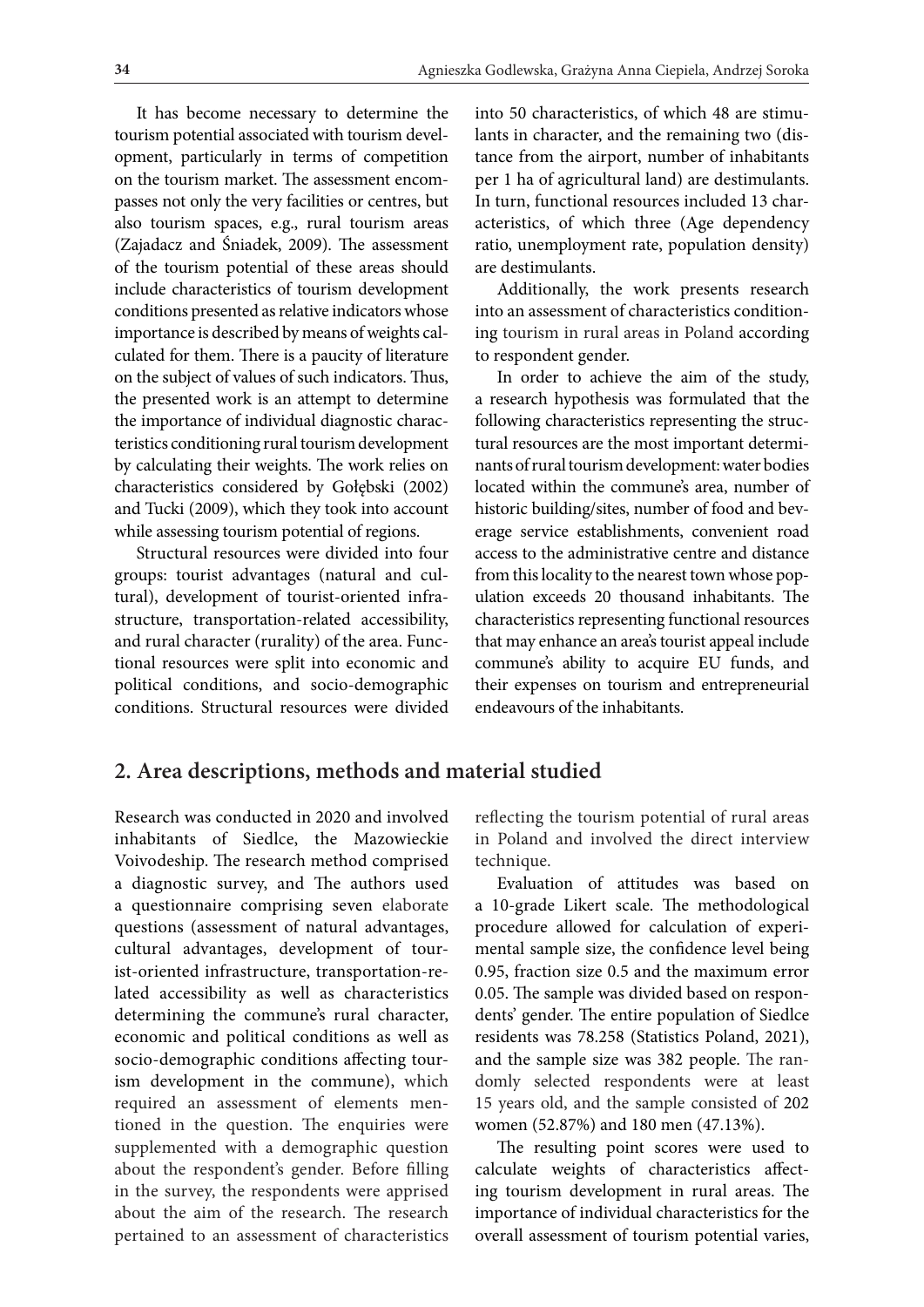which is why it is so important to provide them with a weight indicator.

Statistical calculations were preformed using the Statistica 13.0 PL program. Arithmetic means were computed. When assumptions

**3. Results and discussion** 

#### **3.1. Assessment of diagnostic characteristics of the tourism potential of rural area**

The tourism potential of a given area consists of structural and functional resources (Kaczmarek et al., 2005). Characteristics that constitute these resources and refer to rural areas were assessed by respondents.

Analysis of results (Table 1) revealed a diversity of the ways in which respondents viewed natural advantages influencing the tourism potential of rural areas as affected by respondents' gender. Analysis of results (Table 1) revealed disparities in the ways men and women view natural values that shape tourism potent ial of rural areas. Women pointed to forests and health-related advantages as the

most fundamental natural qualities, whereas relative altitude proved to be the least important factor for this group of respondents. Men, on the other hand, put greater emphasis on the presence of water bodies and national parks. They attributed the least importance to grassland and relative altitude. Statistical analysis demonstrated that average scores for relative altitude, natural water bodies and geological sites differed insignificantly between men and women. The remaining characteristics received higher scores in the group of women compared with men, as confirmed by statistical analysis.

**Table 1**. Assessment of natural advantages (based on Authors' own study)

|                                   | Gender of respondents |       |                 |          |
|-----------------------------------|-----------------------|-------|-----------------|----------|
| Characteristic                    | Women                 | Men   | t-test<br>value | p value  |
|                                   | score                 | score |                 |          |
| Relative altitude                 | 4.84                  | 5.43  | $-1.767$        | 0.078    |
| Natural water body (lake, lagoon) | 7.97                  | 7.50  | 1.894           | 0.059    |
| River                             | 7.48                  | 6.64  | 3.725           | $0.000*$ |
| Forest                            | 8.21                  | 7.00  | 5.617           | $0.000*$ |
| Grassland (meadows and pastures)  | 6.34                  | 5.39  | 3.091           | $0.002*$ |
| National park                     | 7.79                  | 7.14  | 2.537           | $0.012*$ |
| Landscape park                    | 7.74                  | 6.93  | 3.315           | $0.001*$ |
| Natural monuments                 | 6.98                  | 5.96  | 3.606           | $0.000*$ |
| Health-related advantages         | 8.15                  | 6.82  | 4.779           | $0.000*$ |
| Geological sites                  | 6.16                  | 5.89  | 0.930           | 0.353    |

\* level of statistical significance at p <0.050

Analysis of scores for individual cultural advantages (Table 2) demonstrated gender-based differences. The most important cultural advantages indicated by women included historical buildings/sites and regional products. Their scores for religious pilgrimage destinations and regional products were higher than

those provided by men. Cultural advantages which were least popular with women included artistic folk troupes, special-interest groups and houses of creative work. The highest scores given by men included historical buildings/sites and museums, the lowest scores being given to religious pilgrimage destinations, artistic folk

for the variables were met, t-Student test for independent groups was used to determine significance of differences between the means at the significance level of p<0.05.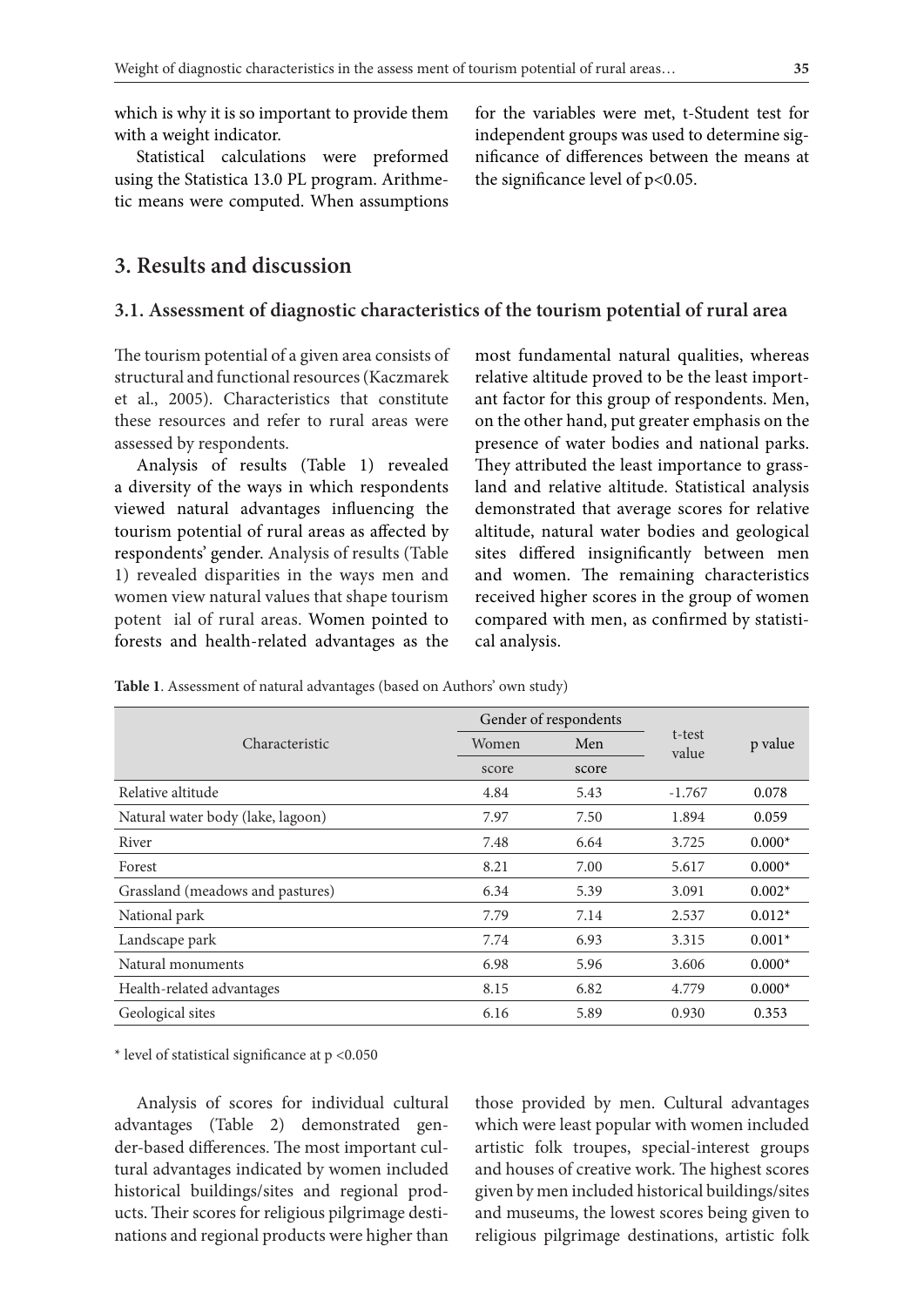troupes, and special-interest groups. Significant differences between means for genders were found with respect to the following characteristics: religious pilgrimage destinations, cultural events, and regional products. Average scores given by women were significantly higher compared with men.

|                                                   |                | Gender of respondents |                 |          |  |
|---------------------------------------------------|----------------|-----------------------|-----------------|----------|--|
| Characteristic                                    | Women          | Men                   | t-test<br>value | p value  |  |
|                                                   | score<br>score |                       |                 |          |  |
| Historical buildings/sites                        | 7.92           | 7.79                  | 0.455           | 0.649    |  |
| Museums                                           | 6.68           | 6.89                  | $-0.711$        | 0.478    |  |
| Houses of creative work                           | 5.94           | 5.32                  | 1.948           | 0.052    |  |
| Sites of national remembrance                     | 6.61           | 6.82                  | $-0.688$        | 0.492    |  |
| Religious pilgrimage destinations                 | 5.97           | 4.96                  | 3.072           | $0.002*$ |  |
| Cultural events                                   | 6.81           | 6.18                  | 2.284           | $0.023*$ |  |
| Regional products                                 | 7.84           | 6.82                  | 3.670           | $0.000*$ |  |
| Artistic folk troupes and special-interest groups | 5.76           | 5.21                  | 1.842           | 0.066    |  |

**Table 2.** Assessment of cultural advantages (based on Authors' own study)

\* level of statistical significance at p <0.050

Assessment pertaining to development of tourist-oriented infrastructure characteristics (Table 3) varied and was affected by gender of respondents. Women pointed to food and beverage serving establishments, tourist trails and cycle routes as the most important characteristics of tourist-oriented infrastructure development, whereas men chose tourist trails and cycle routes. Both gender groups indicated golf courses and tennis courts as the least important characteristics of tourist-oriented infrastructure development. Statistical analysis demonstrated that average scores for the majority of characteristics differed significantly between women and men. Number of spa hotels, agritourism farms, and other accommodation facilities, number of bedspaces in other accommodation facilities, food and beverage serving establishments, tourist trails, and lifeguarded swimming sites received significantly higher average scores from women than men, who gave higher scores to multifunctional sports fields, ski lifts and winter sports equipment rental shops.

**Table 3.** Assessment of characteristics of tourist-oriented infrastructure development (based on Authors' own study)

|                                                          | Gender of respondents |       |              |          |
|----------------------------------------------------------|-----------------------|-------|--------------|----------|
| Characteristic                                           | Women                 | Men   | t-test value | p value  |
|                                                          | score                 | score |              |          |
| Number of hotels                                         | 6.15                  | 5.54  | 1.947        | 0.052    |
| Number of spa hotels                                     | 5.61                  | 4.64  | 3.116        | $0.002*$ |
| Number of agritourism farms                              | 7.42                  | 5.89  | 5.390        | $0.000*$ |
| Number of other accommodation facilities                 | 6.37                  | 5.68  | 2.461        | $0.014*$ |
| Number of bedspaces in hotels                            | 6.02                  | 5.64  | 1.221        | 0.223    |
| Number of bedspaces in spa hotels                        | 5.32                  | 5.21  | 0.354        | 0.724    |
| Number of bedspaces in agritourism farms                 | 7.32                  | 6.54  | 2.782        | $0.006*$ |
| Number of bedspaces in other accommodation<br>facilities | 6.40                  | 5.82  | 2.173        | $0.030*$ |
| Food and beverage serving establishments                 | 8.71                  | 7.43  | 6.557        | $0.000*$ |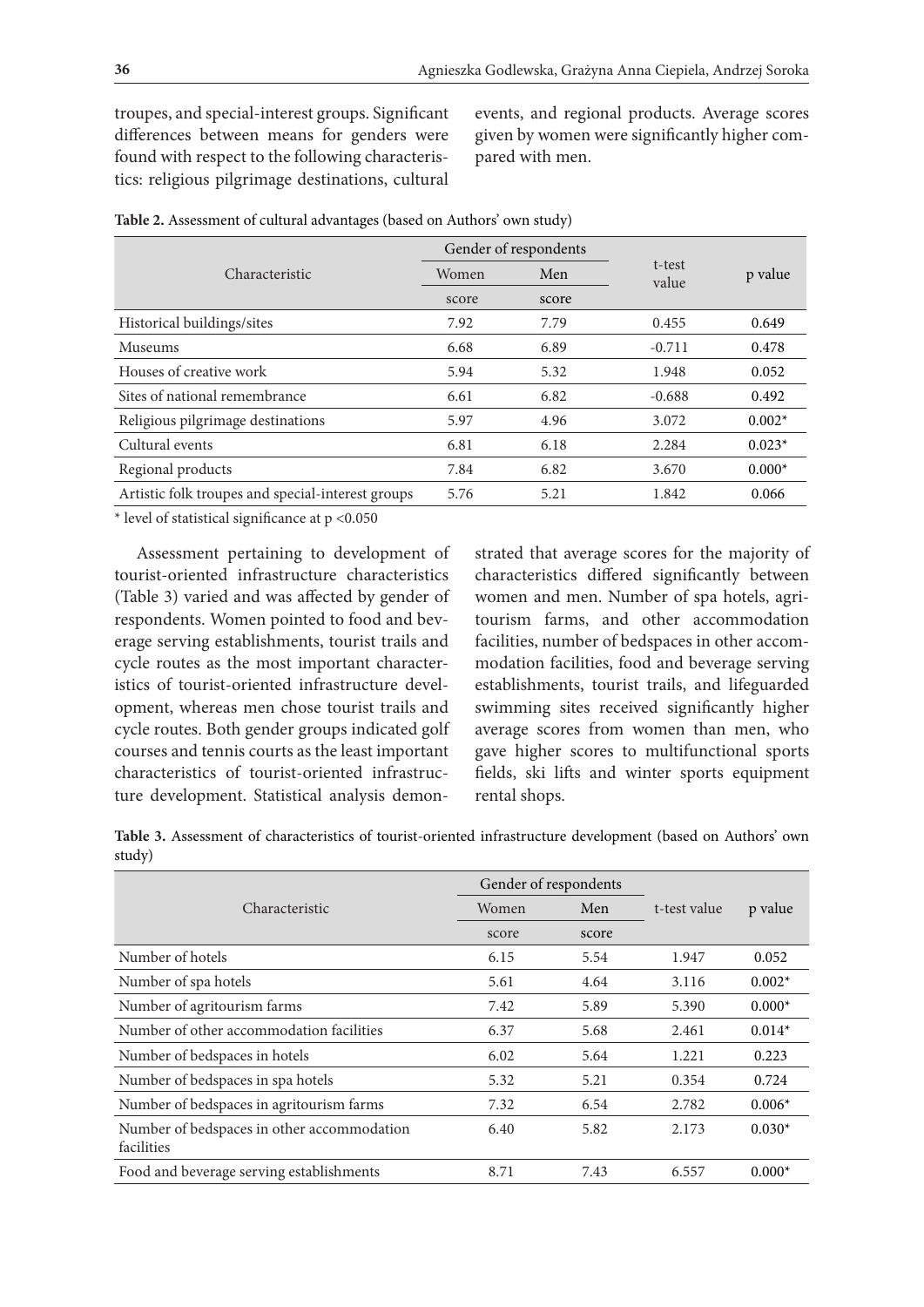Weight of diagnostic characteristics in the assess ment of tourism potential of rural areas… **37**

| Tourist trails                                                      | 8.47 | 7.82 | 3.073    | $0.002*$ |
|---------------------------------------------------------------------|------|------|----------|----------|
| Cycle routes                                                        | 8.15 | 7.50 | 2.583    | $0.010*$ |
| Lifeguarded swimming sites                                          | 7.97 | 7.29 | 2.520    | $0.012*$ |
| <b>Beaches</b>                                                      | 7.81 | 7.25 | 1.922    | 0.055    |
| Swimming pool complexes                                             | 6.82 | 6.32 | 1.584    | 0.114    |
| Golf courses                                                        | 3.26 | 3.54 | $-1.007$ | 0.315    |
| Tennis courts                                                       | 3.50 | 3.89 | $-1.397$ | 0.163    |
| Multifunctional sports fields                                       | 5.11 | 5.82 | $-2.066$ | $0.040*$ |
| Bike rental shops                                                   | 6.61 | 7.11 | $-1.715$ | 0.087    |
| Water sports equipment (kayaks, boats, water bikes)<br>rental shops | 6.66 | 7.36 | $-2.372$ | $0.018*$ |
| Ski lifts                                                           | 6.34 | 7.32 | $-2.994$ | $0.003*$ |
| Winter sports equipment rental shops                                | 6.06 | 7.32 | $-3.872$ | $0.000*$ |
| Equestrian centres and facilities                                   | 5.82 | 5.43 | 1.313    | 0.190    |
| Tourist information offices                                         | 6.53 | 6.50 | 0.102    | 0.919    |

\* level of statistical significance at p <0.050

Data presented in Table 4 demonstrate slight variation in the way both genders perceive ways of access to the commune's administrative centre as a determining factor for tourism potential of rural areas. Women pointed to district and communal roads, whereas men additionally mentioned national roads as the most important ways of accessing the commune's administrative centre. For both groups of respondents, the distance from the airport was

the least important characteristic in terms of access to the commune's administrative centre. Both male and female respondents gave similar scores, the only significant differences being related to scores for district and communal roads. The scores provided by women and men were 8.45 and 8.00, respectively, at p=0.0498, the first score being significantly higher than the second one.

|                            | Gender of respondents |       |                   |           |
|----------------------------|-----------------------|-------|-------------------|-----------|
| Access                     | Women                 | Men   | t-test<br>student | p value   |
|                            | score                 | score |                   |           |
| National roads             | 7.92                  | 8.32  | $-1.478$          | 0.140     |
| District and commune roads | 8.45                  | 8.00  | 1.969             | $0.0498*$ |
| Working train stations     | 7.58                  | 7.82  | $-0.833$          | 0.405     |
| Distance from the airport  | 5.35                  | 4.79  | 1.714             | 0.087     |

**Table 4**. Assessment of access to the communal administrative centre (based on Authors' own study)

\* level of statistical significance at p <0.050

Regardless of gender, respondents gave the highest score to distance between the commune's administrative centre and the nearest town with more than 20 thousand inhabitants as a characteristic determining the commune's rural character (Table 5). The average scores given by women and men were 7.34 and 6.04, respectively, at p=0.000, which is indicative of statistically significant differences between the scores. Statistical analysis demonstrated that number of farms and number of residents per 1 ha of agricultural land received significantly higher scores among women. Assessment of the remaining characteristics showed no significant differences between the two gender groups.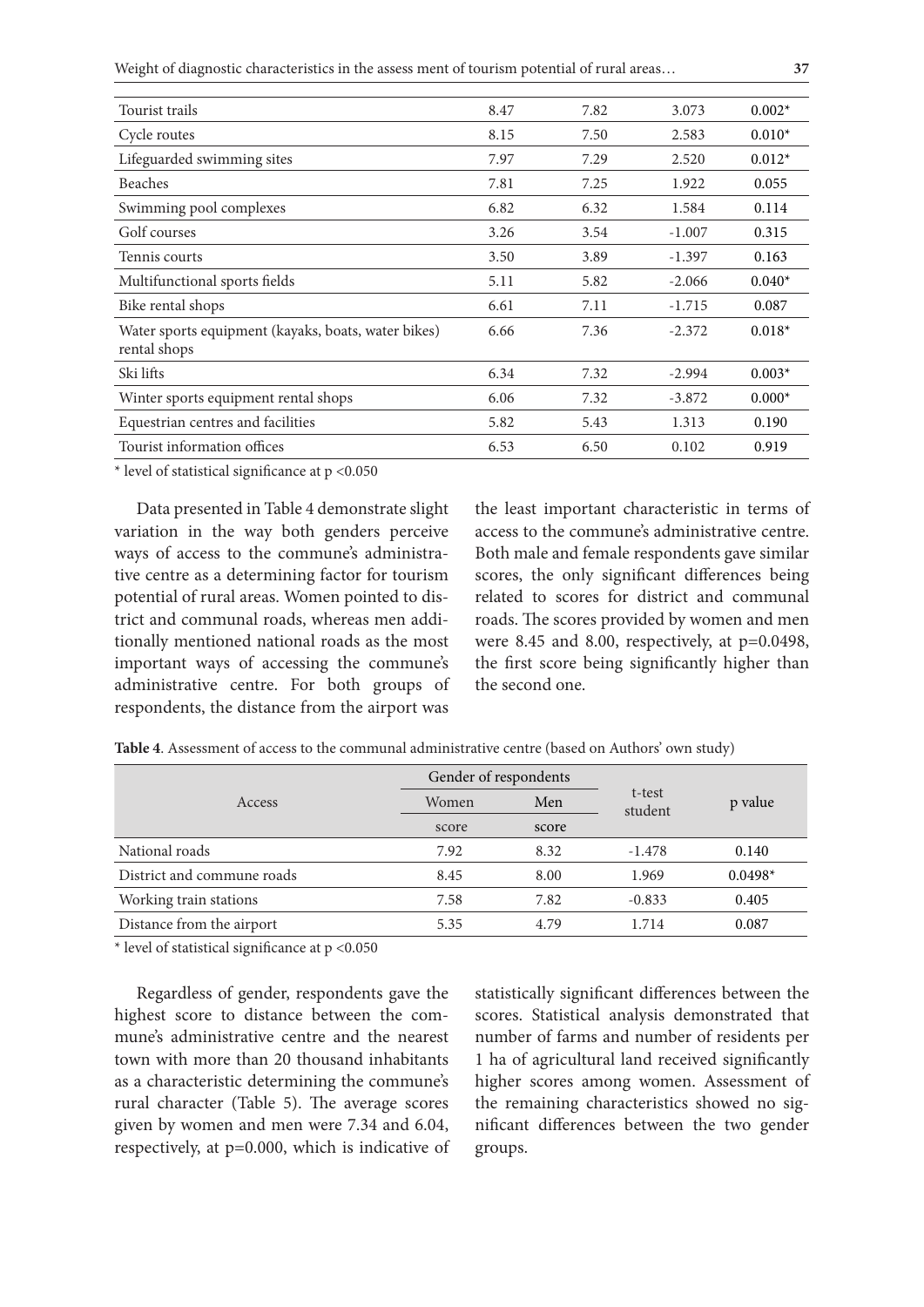|                                                                                                                        |       | Gender of respondents |                 |          |
|------------------------------------------------------------------------------------------------------------------------|-------|-----------------------|-----------------|----------|
| Characteristic                                                                                                         | Women | Men                   | t-test<br>value | p value  |
|                                                                                                                        | score | score                 |                 |          |
| Number of farms                                                                                                        | 6.08  | 5.36                  | 2.224           | $0.027*$ |
| Share of farms with an area of less than 5 has                                                                         | 5.69  | 5.14                  | 1.734           | 0.084    |
| Number of residents per 1 ha of agricultural land                                                                      | 5.42  | 4.71                  | 2.567           | $0.011*$ |
| Share of agricultural land in commune's area                                                                           | 5.71  | 5.29                  | 1.478           | 0.140    |
| Distance between the commune's administrative centre<br>and the nearest town with more than<br>20 thousand inhabitants | 7.34  | 6.04                  | 4.318           | $0.000*$ |

**Table 5.** Assessment of characteristics determining commune's rurality (based on Authors' own study)

\* level of statistical significance at p <0.050

Obtained results (Table 6) demonstrated that respondents pointed to commune's ability to acquire EU funds for tourism as the most important characteristics of economic and political condition. Commune's expenses on tourism, financial resources dedicated to promoting the commune, and the operation of agritourism associations and Local Activity Groups were highly rated by women, men's scores being quite similar, which is indicative of a similar interest of both gender groups in the examined characteristics. It is worth noting

that the commune's membership in the Local Tourism Organisations, commune's Department of Tourism and tourism specialists at the commune office constitute economic and political determinants which obtained the poorest scores from the respondents. Statistical analysis revealed that, compared with men, women's scores were significantly higher for the following characteristics: commune's expenses on tourism, financial resources for commune's promotion and tourism specialists at the commune office.

**Table 6**. Assessment of characteristics affecting tourism development in a commune (economic and political determinants) (based on Authors own study)

| Women | Men   |                       | p value         |  |
|-------|-------|-----------------------|-----------------|--|
| score | score |                       |                 |  |
| 7.68  | 7.18  | 1.851                 | 0.065           |  |
| 8.15  | 7.43  | 2.863                 | $0.004*$        |  |
| 8.27  | 8.14  | 0.556                 | 0.579           |  |
| 8.02  | 7.46  | 2.397                 | $0.017*$        |  |
| 7.40  | 7.04  | 1.597                 | 0.111           |  |
| 6.92  | 6.54  | 1.497                 | 0.135           |  |
| 6.92  | 6.54  | 1.429                 | 0.154           |  |
| 6.82  | 6.25  | 2.003                 | $0.046*$        |  |
|       |       | Gender of respondents | t-test<br>value |  |

\* level of statistical significance at p <0.050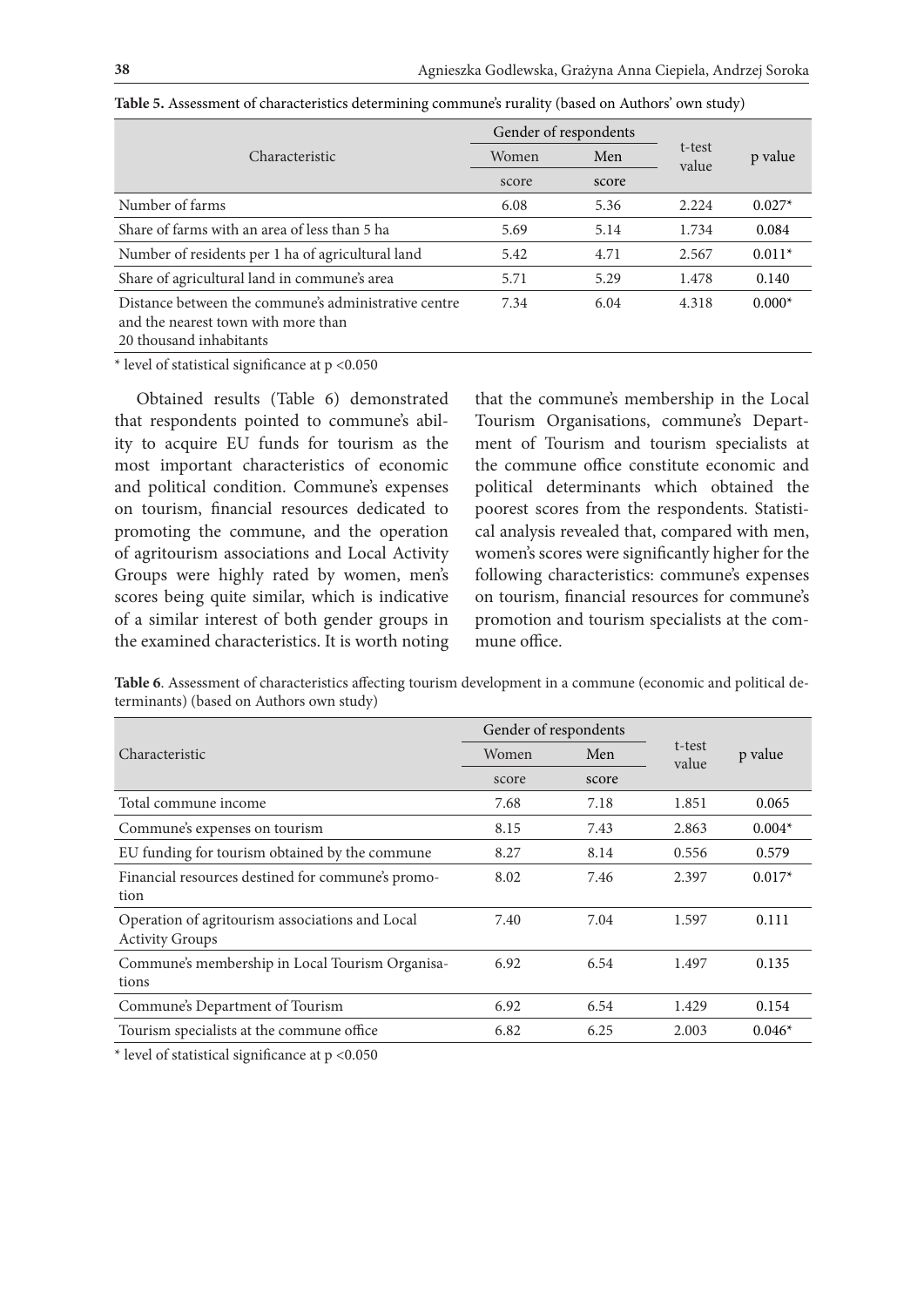According to women, the importance of socio-demographic determinants was similar (Table 7). Statistical analysis showed that women' scores for age dependency ratio and population density were higher compared with those provided by men. Average scores for age dependency ratio given by women and men were 6.48 and 5.79, respectively, p=0.014, which indicates there were statistically significant differences between the scores for this

characteristic. Average scores for population density were 6.45 and 5.11, for women and men respectively, which is indicative of significant differences between their perception of this aspect, p=0.000. It should be mentioned that, for male respondents, population density was the least important socio-demographic determinant, residents' entrepreneurship being the most important.

| Table 7. Assessment of tourism development determinants in the commune (socio-demographic |  |  |  |
|-------------------------------------------------------------------------------------------|--|--|--|
| determinants) (based on Authors' own study)                                               |  |  |  |

|                                                                                                                                      | Gender of respondents |       |                 |          |  |
|--------------------------------------------------------------------------------------------------------------------------------------|-----------------------|-------|-----------------|----------|--|
| Characteristic                                                                                                                       | Women                 | Men   | t-test<br>value | p value  |  |
|                                                                                                                                      | score                 | score |                 |          |  |
| Age dependency ratio (number of individuals not in the<br>labour force per 1 working age person                                      | 6.48                  | 5.79  | 2.469           | $0.014*$ |  |
| Unemployment rate                                                                                                                    | 6.39                  | 5.89  | 1.627           | 0.105    |  |
| Population density (number of people per 1 km <sup>2</sup> )                                                                         | 6.45                  | 5.11  | 4.996           | $0.000*$ |  |
| Self-organisation of the society (number of foundations<br>and associations registered in the REGON system per 1<br>thousand people) | 6.31                  | 5.96  | 1.235           | 0.218    |  |
| Entrepreneurship of people (private economic entities<br>registered in the REGON system per 1 thousand people)                       | 6.94                  | 6.61  | 1.119           | 0.264    |  |

\* level of significant difference at p <0.050

### **3.2. Weights of diagnostic characteristics of rural area tourism potential**

Multidimensional Comparative Analysis (MCA) is one of methods for assessing tourism potential employed by researchers (Pukowiec and Kurda, 2013, Hakuć-Błażowska et al., 2018). MCA conducted to assess the tourism potential of spatial units, e.g., selected districts (*powiats*) or communes (*gminas*), consists in establishing significant categories and identify-

ing diagnostic characteristics of a given research subject. The next step is to determine weights of these characteristics and decide on appropriate measurement units. Attaching weights is crucial, as individual characteristics are not equally important for the overall assessment of a given object.

### **3.2.1 Characteristics of structural resources of tourism potential**

Weights of characteristics representing tourist advantages (Table 8) differed insubstantially. However, it should be noted that, among natural advantages, the highest weight, 0.065, was given to natural water bodies and forests. By contrast, calculated values of weights attributed to relative altitude, grasslands and geological sites were the lowest and equalled 0.041 and 0.050, respectively.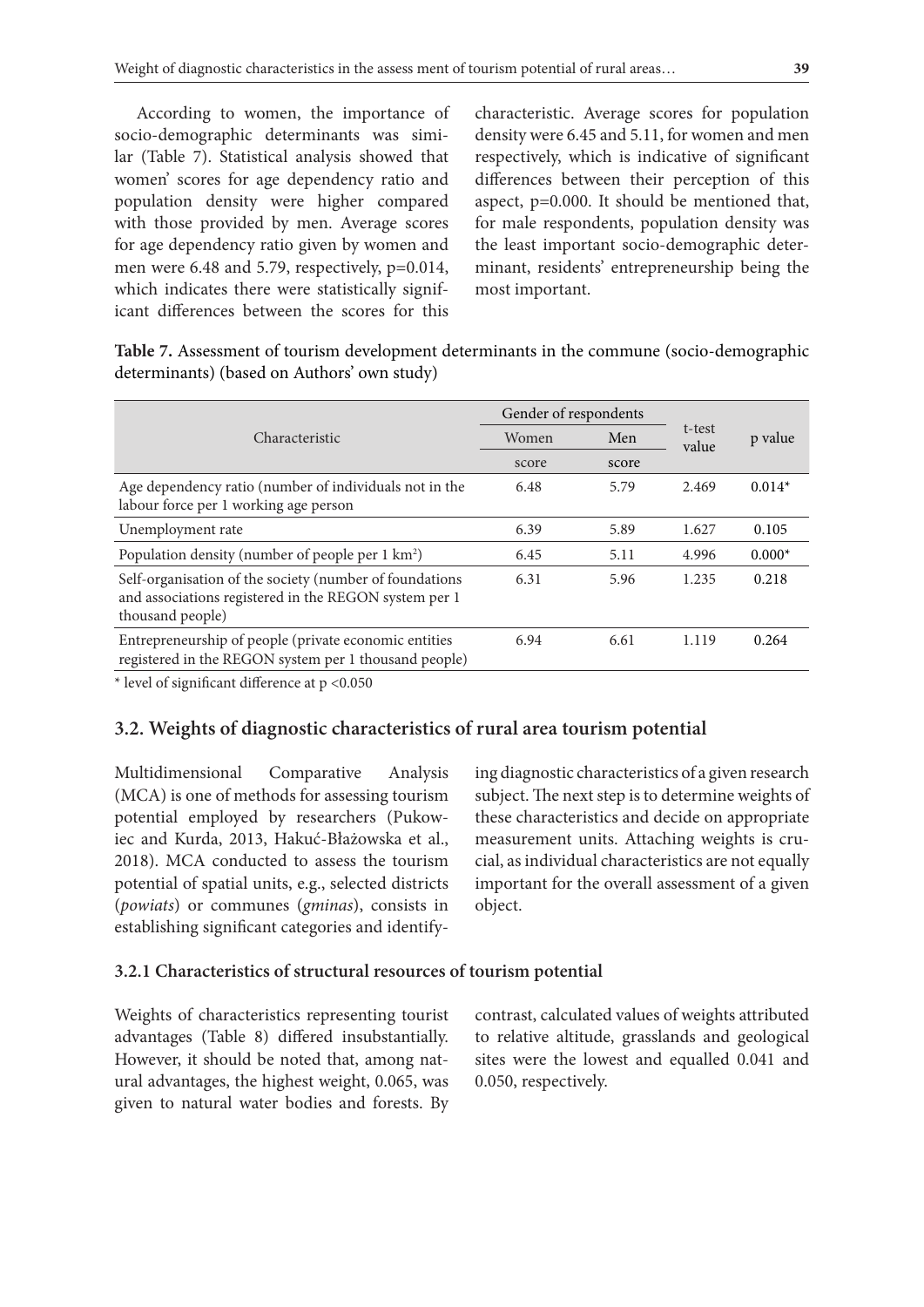| Division I - Tourism advantages                      |                |                |                |                |                     |    |    |    |         |     |              |             |
|------------------------------------------------------|----------------|----------------|----------------|----------------|---------------------|----|----|----|---------|-----|--------------|-------------|
|                                                      |                |                |                |                | Point score         |    |    |    |         |     | Weighted     |             |
| Characteristic                                       | $\mathbf{1}$   | $\overline{2}$ | 3              | $\overline{4}$ | 5                   | 6  | 7  | 8  | 9       | 10  | mean of      | Weight      |
|                                                      |                |                |                |                | Number of responses |    |    |    |         |     | scores (pts) |             |
| Natural advantages                                   |                |                |                |                |                     |    |    |    |         |     |              |             |
| Relative altitude                                    | 72             | 38             | 21             | 13             | 81                  | 30 | 30 | 51 | $\,8\,$ | 38  | 1918         | 0.041       |
| Natural water bodies (lake,<br>lagoon)               | $\overline{4}$ | 9              | $\overline{4}$ | 4              | 42                  | 38 | 43 | 68 | 43      | 127 | 2990         | 0.065       |
| <b>Rivers</b>                                        | 8              | 8              | 12             | 51             | 55                  | 64 | 65 | 42 | 68      | 9   | 2416         | 0.052       |
| Forests                                              | $\mathbf{0}$   | 4              | $\overline{4}$ | 17             | 30                  | 34 | 68 | 55 | 64      | 106 | 2994         | 0.065       |
| Grasslands (meadows and<br>pastures)                 | 21             | 25             | 51             | 21             | 38                  | 34 | 38 | 77 | 39      | 38  | 2315         | 0.050       |
| National park                                        | $\overline{4}$ | 4              | 4              | 21             | 56                  | 42 | 26 | 60 | 51      | 114 | 2901         | 0.063       |
| Landscape park                                       | $\overline{4}$ | 13             | $\overline{4}$ | $\overline{4}$ | 55                  | 30 | 55 | 77 | 51      | 89  | 2863         | 0.062       |
| Natural monuments                                    | 13             | 17             | 13             | 43             | 42                  | 38 | 51 | 55 | 51      | 59  | 2542         | 0.055       |
| Health-related advantages                            | $\overline{4}$ | 8              | 17             | 34             | 26                  | 13 | 38 | 42 | 60      | 140 | 2957         | 0.064       |
| Geological sites                                     | 21             | 27             | 26             | 25             | 54                  | 38 | 51 | 85 | 21      | 34  | 2317         | 0.050       |
|                                                      |                |                |                |                | Cultural advantages |    |    |    |         |     |              |             |
| Historical buildings/sites                           | 8              | 8              | 21             | 9              | 34                  | 25 | 21 | 47 | 39      | 170 | 3017         | 0.065       |
| Museums                                              | 25             | 13             | 21             | 13             | 34                  | 47 | 55 | 55 | 55      | 64  | 2578         | 0.056       |
| Houses of creative work                              | 34             | 25             | 26             | 42             | 68                  | 30 | 38 | 38 | 34      | 47  | 2196         | 0.047       |
| Sites of national remem-<br>brance                   | 13             | 30             | 13             | 26             | 47                  | 30 | 59 | 59 | 25      | 80  | 2541         | 0.055       |
| Religious pilgrimage desti-<br>nations               | 55             | 21             | 21             | 30             | 51                  | 34 | 47 | 55 | 26      | 42  | 2162         | 0.047       |
| Cultural events                                      | 13             | 13             | 17             | 25             | 68                  | 30 | 68 | 55 | 34      | 59  | 2522         | 0.055       |
| Regional products                                    | 9              | 17             | 17             | 9              | 24                  | 21 | 51 | 68 | 64      | 102 | 2873         | 0.062       |
| Artistic folk troupes and<br>special-interest groups | 51             | 17             | 9              | 29             | 68                  | 55 | 55 | 55 | 17      | 26  | 2136         | 0.046       |
| Sum - natural and cultural advantages'               |                |                |                |                |                     |    |    |    |         |     | 46238        | $\mathbf 1$ |

**Table 8**. Weight of tourism advantages (based on Authors' own study)

The calculated weights of cultural advantages indicate that respondents were predominantly interested in historical buildings/sites (0.065), followed by regional products (0.062) and museums, national remembrance site and cultural events (0.055 on average). The computed values of weights attributed to artistic folk troupes and special-interest groups, religious pilgrimage destinations and houses of creative work were the lowest, 0.046 and 0.047,

respectively, which indicates little interest in such cultural advantages.

Results presented in Table 9 revealed that, as far as characteristics related to development of tourist-oriented infrastructure is concerned, food and beverage serving establishments" were given the highest weight (0.057), followed closely by tourist trails (0.056), cycle routes (0.054), lifeguarded swimming sites (0.053) and beaches (0.052).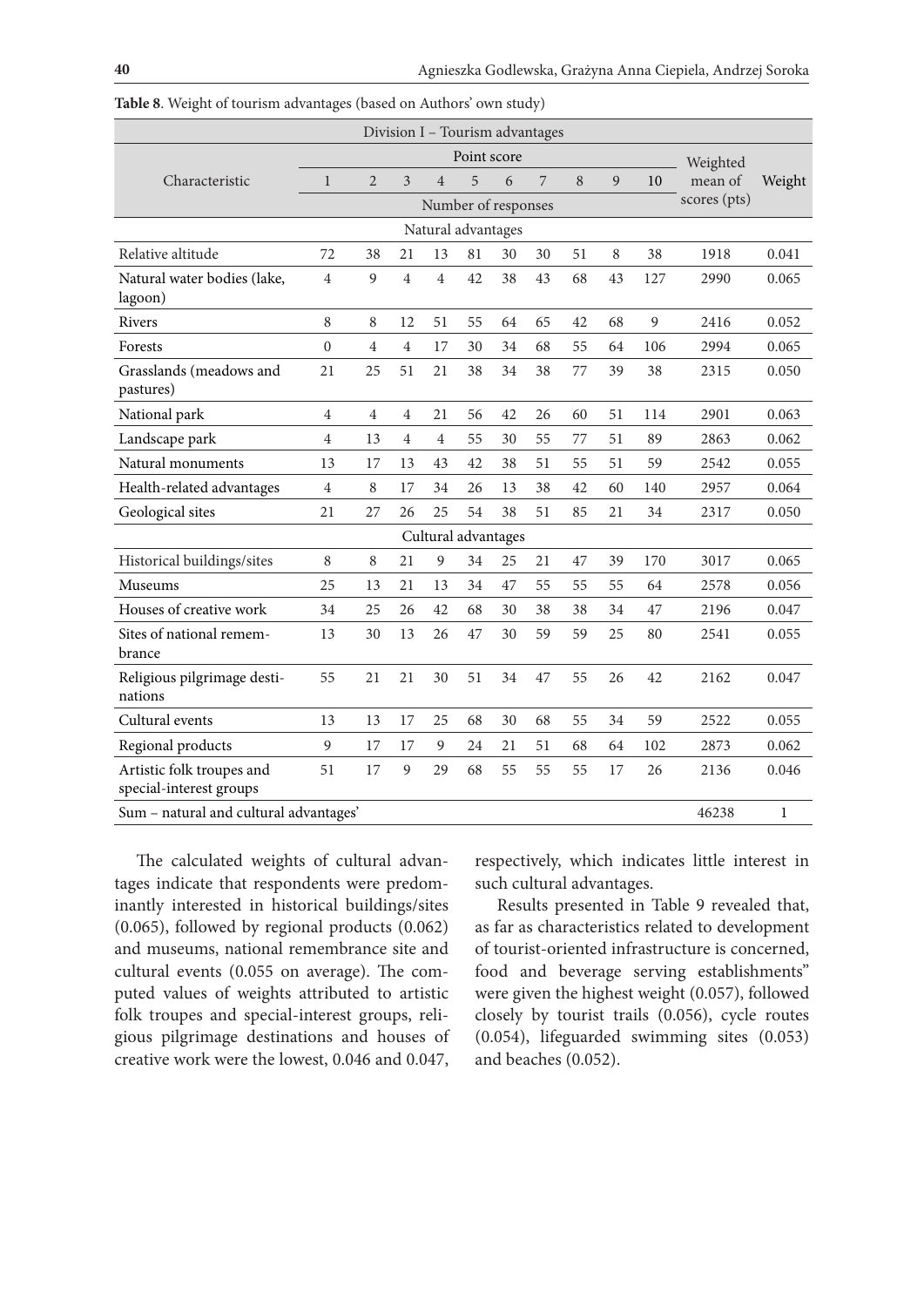|                                                                        |                  |                  |                |                |    | Division II - Tourist-oriented infrastructure |        |          |        |                |              |              |
|------------------------------------------------------------------------|------------------|------------------|----------------|----------------|----|-----------------------------------------------|--------|----------|--------|----------------|--------------|--------------|
|                                                                        | Point score      |                  |                |                |    |                                               |        |          |        |                | Weighted     |              |
| Characteristic                                                         | $\mathbf{1}$     | 2                | 3              | $\overline{4}$ | 5  | 6                                             | 7      | $\, 8$   | 9      | 10             | mean of      | Weight       |
|                                                                        |                  |                  |                |                |    | Number of responses                           |        |          |        |                | scores (pts) |              |
| Number of hotels                                                       | 25               | 34               | 17             | 25             | 81 | 34                                            | 51     | 34       | 13     | 68             | 2279         | 0.041        |
| Number of spa hotels                                                   | 47               | 30               | 38             | 30             | 60 | 38                                            | 42     | 51       | 8      | 38             | 2023         | 0.036        |
| Number of agritourism farms                                            | $\overline{4}$   | 25               | 17             | 34             | 34 | 34                                            | 38     | 81       | 21     | 94             | 2658         | 0.047        |
| Number of other accommo-<br>dation facilities                          | 21               | 17               | 17             | 34             | 81 | 17                                            | 59     | 77       | 17     | 42             | 2351         | 0.042        |
| Number of bedspaces in<br>hotels                                       | 42               | 8                | 34             | 21             | 55 | 38                                            | 55     | 60       | 38     | 31             | 2264         | 0.040        |
| Number of bedspaces in spa<br>hotels                                   | 60               | 17               | 21             | 42             | 60 | 38                                            | 46     | 51       | 34     | 13             | 2019         | 0.036        |
| Number of bedspaces in<br>agritourism farms                            | 17               | 8                | 13             | 25             | 38 | 30                                            | 47     | 72       | 60     | 72             | 2707         | 0.048        |
| Number of bedspaces in oth-<br>er accommodation facilities             | 17               | 17               | 25             | 17             | 68 | 38                                            | 72     | 68       | 30     | 30             | 2380         | 0.042        |
| Food and beverage serving<br>establishments                            | $\boldsymbol{0}$ | $\boldsymbol{0}$ | 9              | $\,8\,$        | 17 | 25                                            | 47     | 80       | 47     | 149            | 3176         | 0.057        |
| <b>Tourist trails</b>                                                  | $\boldsymbol{0}$ | $\overline{4}$   | $\mathbf{0}$   | 13             | 21 | 30                                            | 51     | 55       | 64     | 144            | 3158         | 0.056        |
| Cycle routes                                                           | $\boldsymbol{0}$ | 17               | 8              | $\overline{4}$ | 38 | 8                                             | 38     | 81       | 64     | 124            | 3042         | 0.054        |
| Lifeguarded swimming sites                                             | 9                | 9                | 13             | 8              | 38 | 21                                            | 38     | 64       | 55     | 127            | 2957         | 0.053        |
| <b>Beaches</b>                                                         | 17               | 13               | $\overline{4}$ | 13             | 25 | 21                                            | 60     | 51       | 51     | 127            | 2915         | 0.052        |
| Swimming pool complexes                                                | 21               | 17               | 13             | 30             | 81 | 8                                             | 34     | 51       | 38     | 89             | 2545         | 0.045        |
| Golf courses                                                           | 127              | 60               | 34             | 47             | 47 | 17                                            | 21     | 12       | 13     | $\overline{4}$ | 1274         | 0.023        |
| Tennis courts                                                          | 110              | 38               | 64             | 34             | 64 | 21                                            | 17     | 13       | 8      | 13             | 1385         | 0.025        |
| Multifunctional sports fields                                          | 64               | 25               | 47             | 21             | 38 | 21                                            | 51     | 47       | 30     | 38             | 2038         | 0.036        |
| Bike rental shops                                                      | 25               | 4                | 13             | 21             | 47 | 34                                            | 85     | 60       | 13     | 80             | 2587         | 0.046        |
| Water sports equipment<br>(kayaks, boats, water bikes)<br>rental shops | 25               | 8                | 13             | 17             | 30 | 51                                            | 68     | 64       | 21     | 85             | 2631         | 0.047        |
| Ski lifts                                                              | 42               | 13               | $\,8\,$        | 17             | 38 | 30                                            | 64     | 60       | 17     | 93             | 2541         | 0.045        |
| Winter sports equipment<br>rental shops                                | $\rm 44$         | 13               | 17             | $\, 8$         | 47 | 51                                            | $47\,$ | $\rm 48$ | 21     | 86             | 2456         | 0.044        |
| Equestrian centres and<br>facilities                                   | 34               | $25\,$           | 21             | 25             | 93 | 25                                            | $47\,$ | $48\,$   | $30\,$ | 34             | 2185         | 0.039        |
| Tourist information offices                                            | 25               | 17               | 17             | 30             | 55 | 30                                            | 47     | 59       | 13     | 89             | 2493         | 0.044        |
| Sum                                                                    |                  |                  |                |                |    |                                               |        |          |        |                | 56064        | $\mathbf{1}$ |

**Table 9**. Weight of characteristics pertaining to tourist-oriented infrastructure development (based on Authors' own study)

Number of bedspaces offered by agritourism farms, number of agritourism farms, water sports equipment (kayaks, boats, water bikes) rental shops, bicycle rental shops, swimming pool complexes and ski lifts were given slightly lower weights by the respondents. The average weight for these characteristics was 0.046, whereas in the case of winter sports equipment rental shops and tourist information offices the value was 0.044. The remaining characteristics pertaining to development of tourist-oriented infrastructure proved to be less important for respondents. Tennis courts and golf courses were given the lowest weight, 0.025 and 0.023,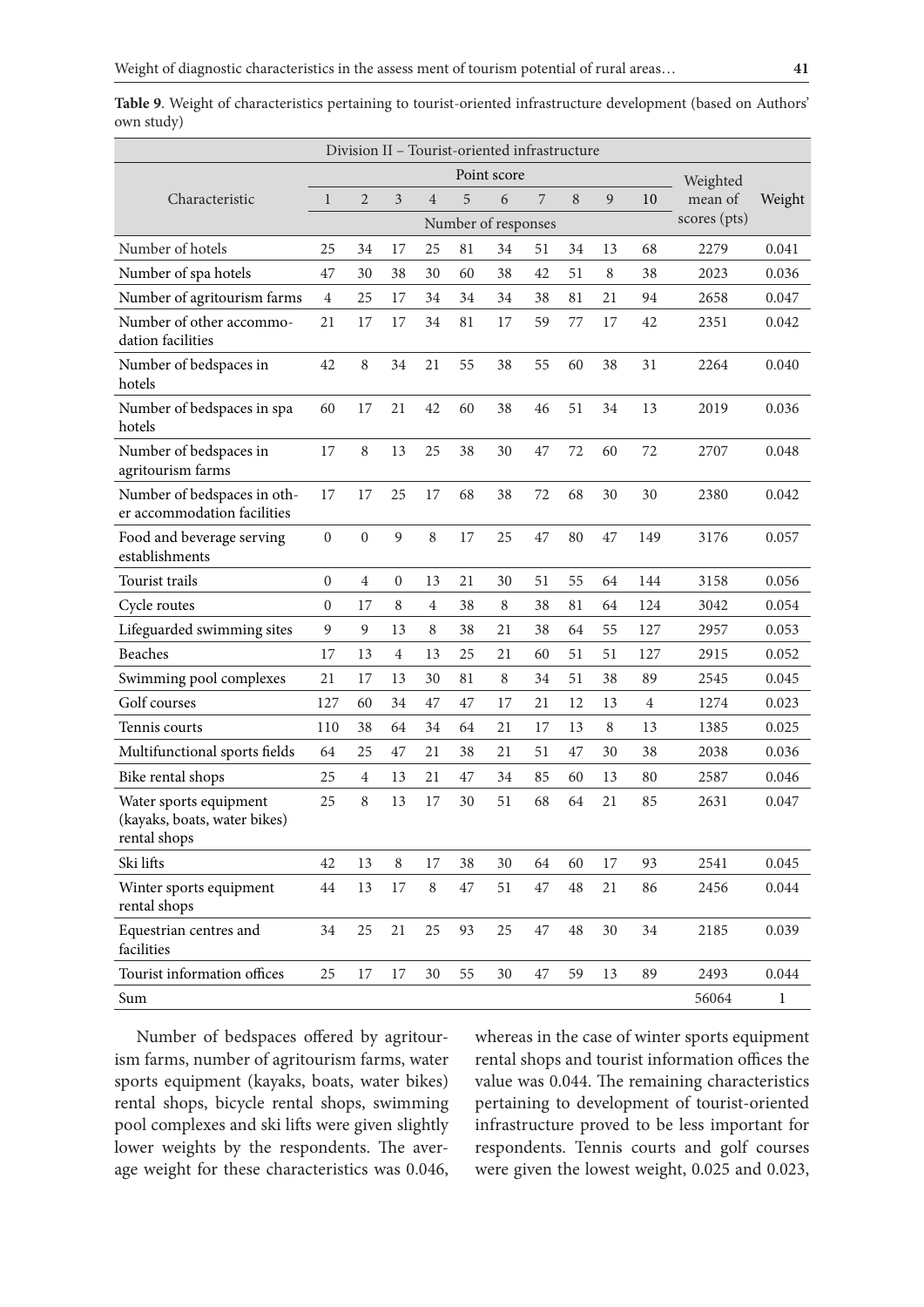respectively, which is indicative of lesser interest on the part of respondents in this form of leisure.

As far as ways of reaching the communal administrative centre are concerned (Table 10), the highest weight – 0.285 – was given to district and communal roads. Respondents perceived national roads and working strain stations as less important, their respective weights being 0.276 and 0.262. The lowest weight (0.177) was attributed to distance from an airport.

| Division III - Communication accessibility |                                     |                |          |                |    |          |    |    |    |     |         |        |
|--------------------------------------------|-------------------------------------|----------------|----------|----------------|----|----------|----|----|----|-----|---------|--------|
|                                            |                                     |                |          |                |    | Weighted |    |    |    |     |         |        |
| Characteristic                             |                                     | 2              | 3        | $\overline{4}$ | 5  | 6        | 7  | 8  | 9  | 10  | mean of | Weight |
|                                            | scores (pts)<br>Number of responses |                |          |                |    |          |    |    |    |     |         |        |
| National roads                             | 8                                   | $\overline{4}$ | 13       | 4              | 47 | 13       | 30 | 59 | 30 | 174 | 3076    | 0.276  |
| District and commune<br>roads              | 4                                   | 4              | $\Omega$ | 4              | 34 | 25       | 38 | 60 | 43 | 170 | 3181    | 0.285  |
| Working train stations                     | 13                                  | 17             | $\theta$ | $\overline{4}$ | 55 | 21       | 30 | 64 | 42 | 136 | 2924    | 0.262  |
| Distance from the airport                  | 64                                  | 25             | 47       | 4              | 72 | 38       | 38 | 34 | 17 | 43  | 1980    | 0.177  |
| Sum                                        |                                     |                |          |                |    |          |    |    |    |     | 11161   |        |

**Table 10.** Weight of access to the commune's administrative centre (based on Authors' own study)

The most important characteristic determining the commune's rural character (Table 11) was distance between the communal administrative centre and the nearest town with more than 20 thousand inhabitants, its weight being 0.238. Number of farms, share of agricultural land in commune's area and share of farms whose area exceed 5 ha were less frequently chosen by respondents, and their weights were, respectively, 0.201, 0.192 and 0.190. The least popular characteristic was the number of inhabitants per 1 ha of agricultural land, as its weight amounted to 0.179.

| Table 11. Weight of characteristics related to commune's rurality (based on Authors' own study) |  |  |
|-------------------------------------------------------------------------------------------------|--|--|
|-------------------------------------------------------------------------------------------------|--|--|

| Division IV - Commune's rurality                                                                                             |    |    |    |                |                     |    |    |          |    |    |       |           |  |  |  |
|------------------------------------------------------------------------------------------------------------------------------|----|----|----|----------------|---------------------|----|----|----------|----|----|-------|-----------|--|--|--|
| Point score                                                                                                                  |    |    |    |                |                     |    |    | Weighted |    |    |       |           |  |  |  |
| Characteristic                                                                                                               | 1  | 2  | 3  | $\overline{4}$ | 5                   | 6  | 7  | 8        | 9  | 10 | mean  | Weight    |  |  |  |
|                                                                                                                              |    |    |    |                | Number of responses |    |    |          |    |    | (pts) | of scores |  |  |  |
| Number of farms                                                                                                              | 38 | 34 | 26 | 8              | 76                  | 17 | 51 | 55       | 26 | 51 | 2239  | 0.202     |  |  |  |
| Share of farms whose area is<br>less than 5 ha                                                                               | 38 | 43 | 25 | 13             | 76                  | 47 | 26 | 55       | 17 | 42 | 2108  | 0.190     |  |  |  |
| Number of residents per 1 ha<br>agricultural land                                                                            | 30 | 34 | 34 | 30             | 106                 | 43 | 25 | 38       | 25 | 17 | 1982  | 0.178     |  |  |  |
| Share of agricultural land in<br>commune's area                                                                              | 30 | 25 | 21 | 30             | 106                 | 38 | 30 | 51       | 17 | 34 | 2132  | 0.192     |  |  |  |
| Distance between the<br>commune's administrative<br>centre and the nearest town<br>with more than 20 thousand<br>inhabitants | 21 | 17 | 13 | 30             | 30                  | 21 | 51 | 85       | 21 | 93 | 2646  | 0.238     |  |  |  |
| Sum                                                                                                                          |    |    |    |                |                     |    |    |          |    |    | 11107 | 1         |  |  |  |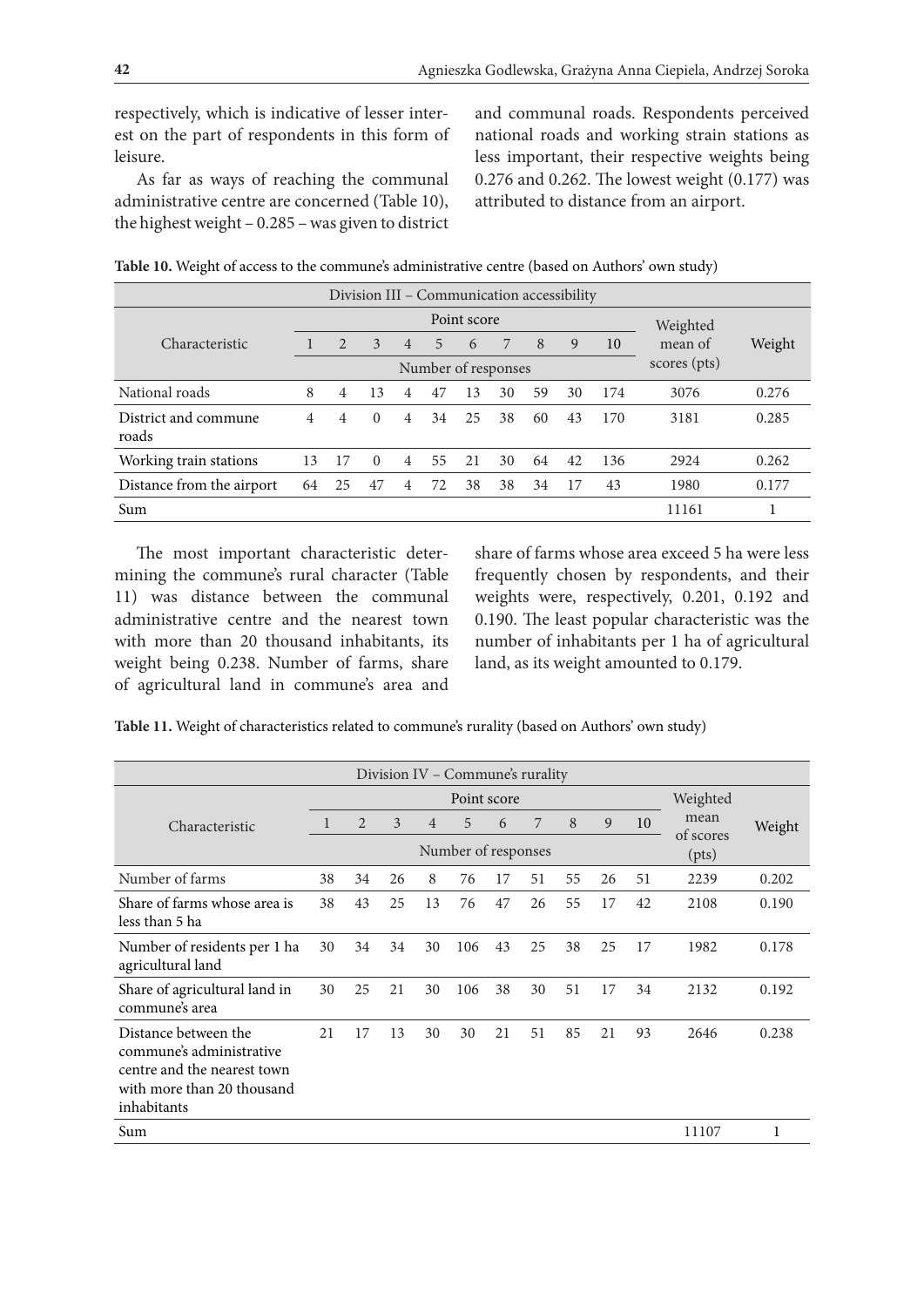#### **3.2.2. Characteristics reflecting functional resources of tourism potential**

The highest weight, 0.139 (Table 12), was calculated for characteristics determining tourism development in a commune (economic and political determinants), which is indicative of the fact that respondents chose the commune's ability to obtain EU funds for tourism as the most important characteristic. The respondents were slightly less interested in commune's expenses on tourism and those associated with commune promotion, as well as total commune income.

**Table 12**. Weight of characteristics affecting tourism development in a commune (based on Authors' own study)

| Division I - Economic and political determinants                        |              |                |              |                |                     |     |    |          |     |     |              |        |
|-------------------------------------------------------------------------|--------------|----------------|--------------|----------------|---------------------|-----|----|----------|-----|-----|--------------|--------|
| Point score                                                             |              |                |              |                |                     |     |    | Weighted |     |     |              |        |
| Characteristic                                                          | 1            | $\overline{2}$ | 3            | $\overline{4}$ | 5                   | 6   | 7  | 8        | 9   | 10  | mean of      | Weight |
|                                                                         |              |                |              |                | Number of responses |     |    |          |     |     | scores (pts) |        |
| Total commune income                                                    | 8            | 13             | $\mathbf{0}$ | 13             | 55                  | 30  | 47 | 51       | 55  | 110 | 2873         | 0.127  |
| Commune's expenses on<br>tourism                                        | $\mathbf{0}$ | 8              | 13           | $\overline{0}$ | 42                  | 47  | 38 | 43       | 38  | 153 | 3029         | 0.134  |
| EU funding for tourism ob-<br>tained by the commune                     | 4            | $\theta$       | 9            | 13             | 25                  | 2.1 | 34 | 72       | 42  | 162 | 3146         | 0.139  |
| Financial resources destined<br>for commune's promotion                 | $\theta$     | 9              | 4            | 17             | 30                  | 25  | 47 | 93       | 47  | 110 | 2994         | 0.133  |
| Operation of agritourism as-<br>sociations and Local Activity<br>Groups | 9            | $\Omega$       | 9            | 17             | 38                  | 42  | 64 | 102      | 42. | 59  | 2778         | 0.123  |
| Commune's membership in<br>Local Tourism Organisations                  | 17           | $\overline{0}$ | 17           | 21             | 47                  | 59  | 25 | 127      | 22  | 47  | 2600         | 0.115  |
| Commune's Department of<br>Tourism                                      | 13           | 17             | 9            | 21             | 47                  | 34  | 76 | 76       | 34  | 55  | 2593         | 0.115  |
| Tourism specialists at the<br>commune office                            | 21           | 9              | 13           | 25             | 59                  | 38  | 60 | 68       | 17  | 72  | 2538         | 0.113  |
| Sum                                                                     |              |                |              |                |                     |     |    |          |     |     | 22551        | 1      |

The average weight for these characteristics was 0.131. The weights calculated for: operation of agritourism associations and Local Action Groups, commune's membership in Local Tourism Organisations, the presence of Tourism Department at the commune's office and employed tourism specialists at the commune's office were as follows: 0.123, 0.115 and 0.113, respectively. It indicates that these character-

istics constitute less important economic and political determinants. Weights of socio-demographic determinants (Table 13) ranged from 0.191 to 0.216. The highest value, 0.216, was given to entrepreneurship of people. Weights for the remaining characteristics affected by socio-demographic determinants were similar. It should be mentioned that the lowest weight, 0.191, was obtained for population density.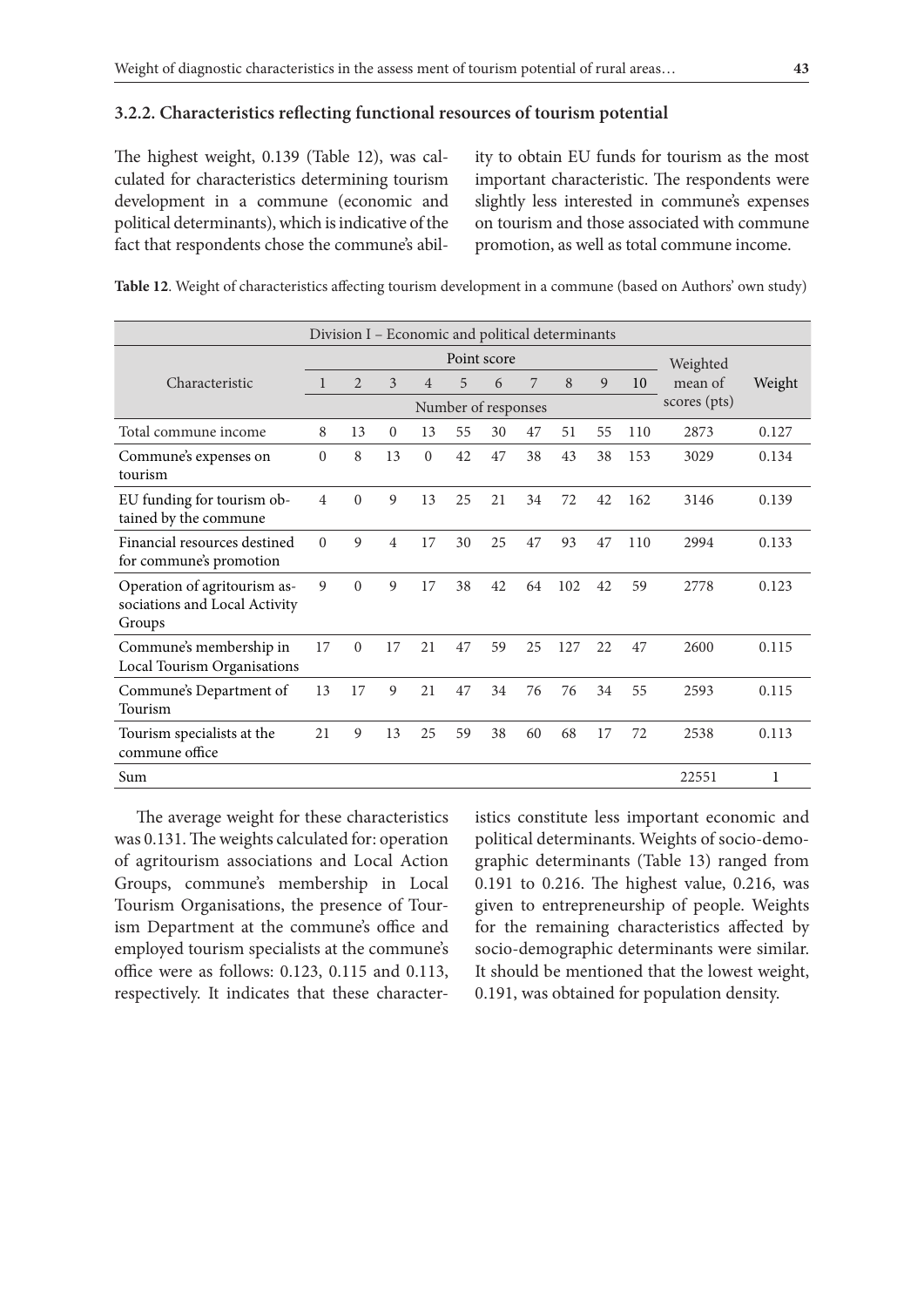| Division II - Socio-demographic determinants                                                                                                    |                         |                |    |    |    |    |    |    |    |    |              |        |  |  |
|-------------------------------------------------------------------------------------------------------------------------------------------------|-------------------------|----------------|----|----|----|----|----|----|----|----|--------------|--------|--|--|
|                                                                                                                                                 | Point score<br>Weighted |                |    |    |    |    |    |    |    |    |              |        |  |  |
| Characteristic                                                                                                                                  |                         | $\overline{2}$ | 3  | 4  | 5  | 6  | 7  | 8  | 9  | 10 | mean of      | Weight |  |  |
|                                                                                                                                                 | Number of responses     |                |    |    |    |    |    |    |    |    | scores (pts) |        |  |  |
| Age dependency ratio<br>(number of individuals<br>not in the labour force per<br>1 working age person                                           | 12                      | 12             | 47 | 13 | 72 | 34 | 55 | 64 | 17 | 56 | 2403         | 0.199  |  |  |
| Unemployment rate                                                                                                                               | 30                      | 8              | 21 | 47 | 51 | 25 | 60 | 60 | 21 | 59 | 2381         | 0.197  |  |  |
| Population density (num-<br>ber of people per 1 km <sup>2</sup> )                                                                               | 17                      | 29             | 17 | 25 | 77 | 30 | 64 | 68 | 25 | 30 | 2308         | 0.191  |  |  |
| Self-organisation of the<br>society (number of foun-<br>dations and associations<br>registered in the REGON<br>system per 1 thousand<br>people) | 13                      | 13             | 30 | 47 | 60 | 38 | 42 | 72 | 25 | 42 | 2360         | 0.196  |  |  |
| Entrepreneurship of<br>people (private economic<br>entities registered in the<br>REGON system per 1<br>thousand people)                         | 25                      | $\overline{4}$ | 13 | 21 | 42 | 51 | 55 | 60 | 30 | 81 | 2617         | 0.217  |  |  |
| Suma                                                                                                                                            |                         |                |    |    |    |    |    |    |    |    | 12069        | 1      |  |  |

**Table 13**. Weight of tourism development determinants for the commune (based on Authors' own study)

Tables 14 and 15 show calculated weights for each section comprising, respectively, structural and functional resources of tourism potential. The highest weight (0.7) is associated with political and economic determinants, the lowest value being obtained for availability of road connections and area's rurality (0.1 each).

**Table 14.** Weight of the divisions belonging to the structural resources of tourism potential (based on Authors' own study)

| <b>Division</b>                 | Sum of Weighted mean of<br>scores (pts) | Weight |
|---------------------------------|-----------------------------------------|--------|
| Tourism advantages              | 121.04                                  | 0.4    |
| Tourist-oriented infrastructure | 146.76                                  | 0.4    |
| Communication accessibility     | 29.22                                   | 0.1    |
| Commune's rurality              | 29.08                                   | 0.1    |
| Sum                             | 326.10                                  |        |

**Table 15**. Weight of the divisions belonging to the functional resources of tourism potential (based on Authors' own study)

| <b>Division</b>                     | Sum of Weighted mean of<br>scores (pts) | Weight |
|-------------------------------------|-----------------------------------------|--------|
| Economic and political determinants | 59.03                                   | 0.7    |
| Socio-demographic determinants      | 31.59                                   | 0.3    |
| Sum                                 | 90.63                                   |        |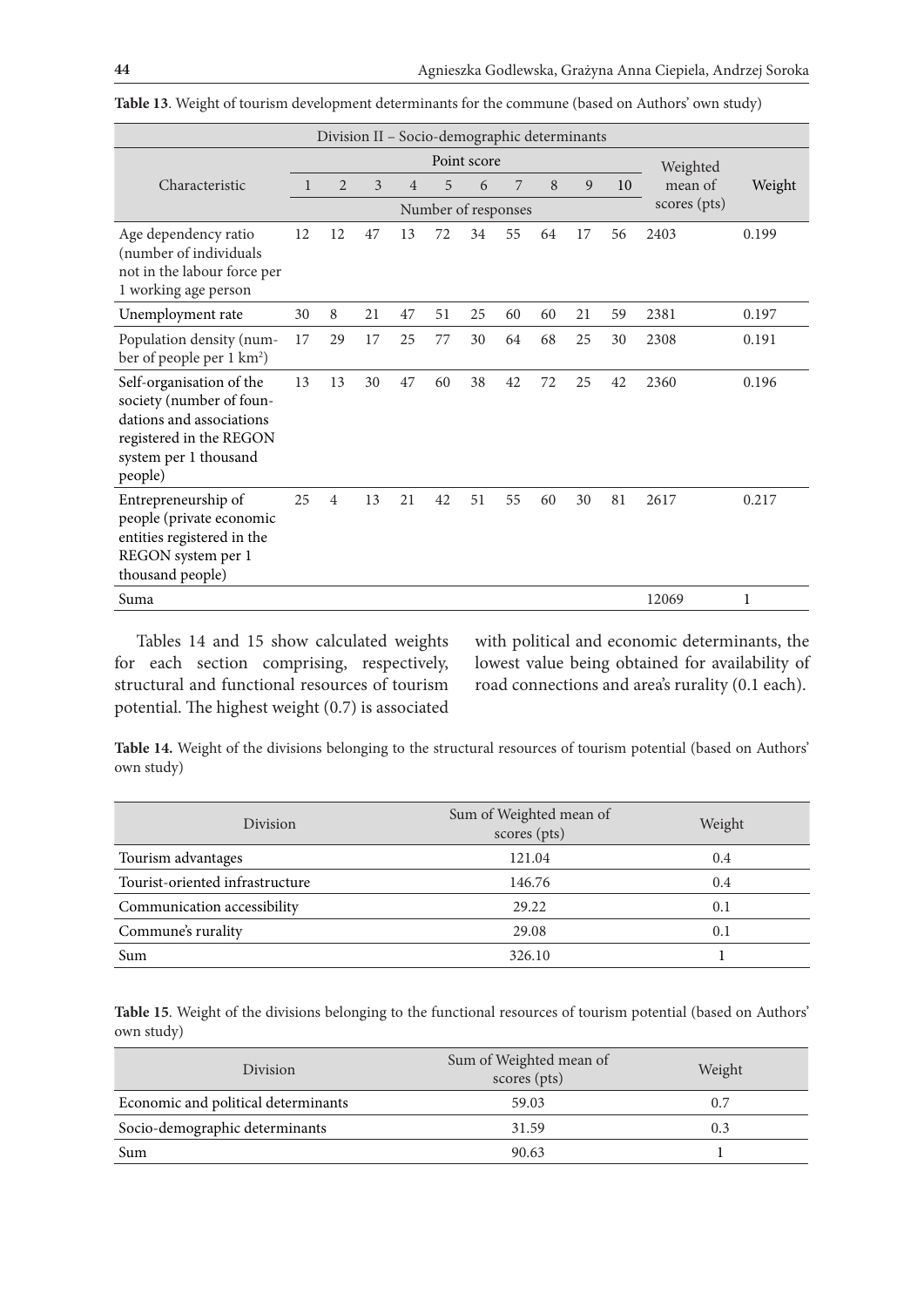### **4. Conclusions**

The assumed research hypothesis was confirmed. The characteristics representing structural resources which had the greatest impact on rural tourism development included: presence of natural water bodies in the commune, number of historic buildings/sites, number of food and beverage serving establishments, convenient road access to the commune's administrative centre and distance between the locality and the nearest town whose population exceeds 20 thousand inhabitants. Among functional resources, indicators which may enhance an area's attractiveness for tourists include acquisition of EU funds and commune's expenses on tourism, as well as entrepreneurship of inhabitants. In many cases, average scores for the examined indicators varied significantly according to gender of respondents, as confirmed by statistical analysis.

Weights are a measure of importance of characteristics pertaining to structural and functional resources, and they were calculated based on scores given by respondents. The obtained indicators (weights), describing importance of characteristics affecting rural tourism development, will be used in the future to assess the tourism potential of rural areas, and to compare regions in terms of this potential by means of multidimensional comparative analysis. Such comparison will allow us to indicate the most attractive region in natural and cultural terms, one that is also best prepared to fulfil tourist functions.

Of the examined characteristics describing tourist advantages, the highest scores were given to forests, natural water bodies, health-related advantages, national parks and landscape parks. Also, these characteristics yielded the highest values of weights. The highest weight cultural advantages included historic building/ sites, although women also pointed to regional products, and men to museums and national remembrance sites.

The most important characteristics of tourist development of a rural area chosen by respondents included number of agritourism farms, number of bedspaces provided by this type of accommodation, food and beverage serving establishments, tourist trails, cycle routes, lifeguarded swimming sites and beaches. However, analysis of individual characteristics of tourist infrastructure according to gender revealed that men also paid much attention to ski lifts, winter sports equipment rental shops, bicycle rental shops and water sports equipment rental shops.

The structural resources pertaining to tourism potential of rural areas also include convenient road access, and the most critical component according to the respondents involves the connection to the commune's administrative centre via communal, district and national roads.

Characteristics of commune rurality were among traits indicated by the respondents as the least important. However, it should be stressed that, of these features, the highest scores were given to distance from the commune's administrative centre to the nearest town whose population exceeds 20 thousand inhabitants. Both women and men pointed to this characteristic as the most important, however, it proved to be more sought-after by women.

According to respondents, economic and political determinants have more influence on tourism development in a commune than socio-demographic characteristics. Both women and men who participated in the survey chose acquisition of EU funds for tourism as the most important economic and political determinant, which was followed by commune's expenses on tourism, financial resources allocated to promote the commune, activity of agritourism associations and Local Action Groups. Of the socio-political determinants, the characteristics which received the highest scores included entrepreneurship of people and self-organisation of the community.